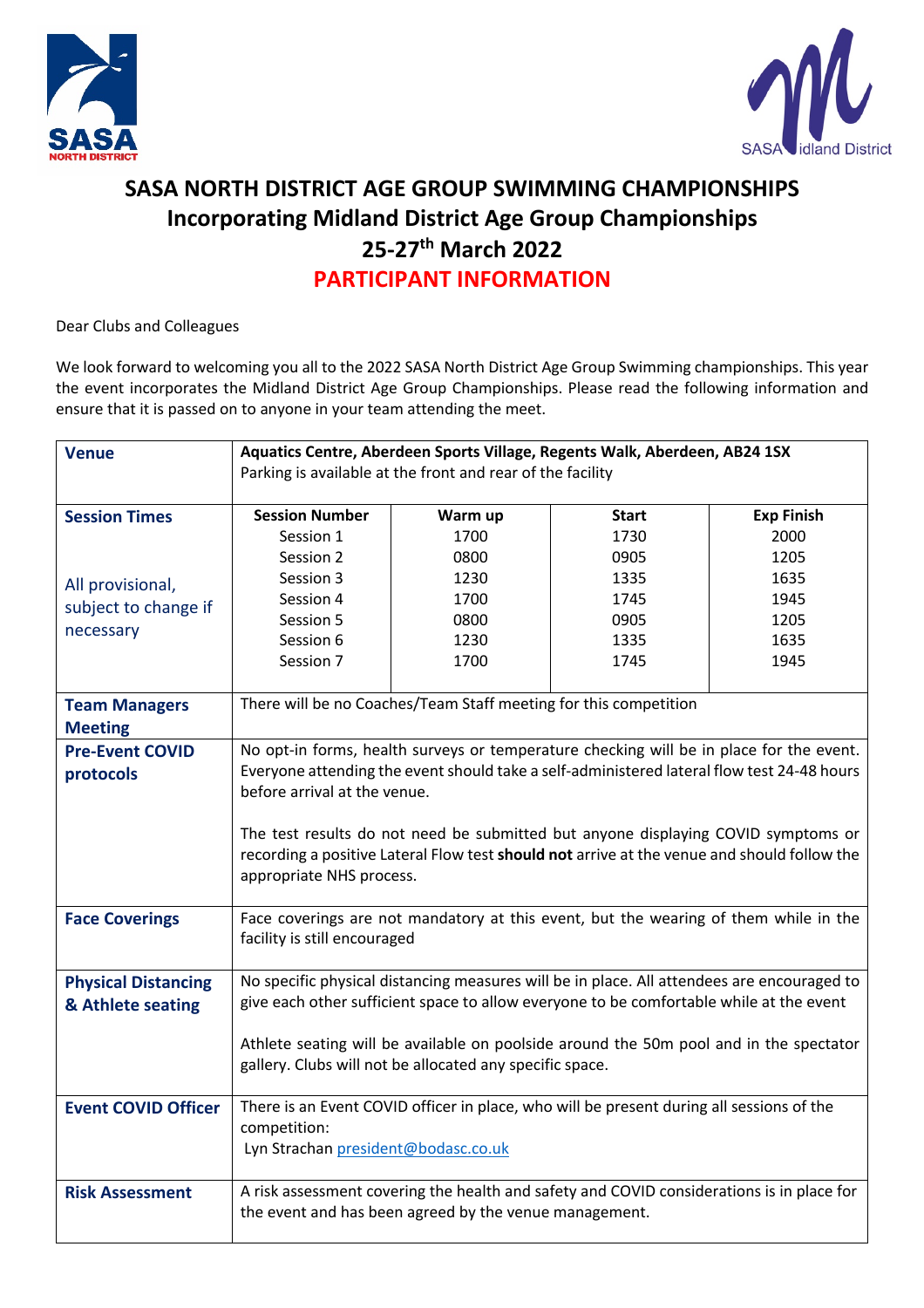| <b>Arrival and Depart</b> | <b>Friday</b>                                                                                                                                                                                                                                                                                                                                                                                                                           |  |  |
|---------------------------|-----------------------------------------------------------------------------------------------------------------------------------------------------------------------------------------------------------------------------------------------------------------------------------------------------------------------------------------------------------------------------------------------------------------------------------------|--|--|
| times                     | Entry to the venue will be permitted from 1630 at the earliest. Everyone must be clear of<br>the building by 2030                                                                                                                                                                                                                                                                                                                       |  |  |
|                           | <b>Saturday &amp; Sunday</b>                                                                                                                                                                                                                                                                                                                                                                                                            |  |  |
|                           | Entry to the venue will be permitted from 0745 at the earliest. Everyone must be clear of<br>the building by 2015                                                                                                                                                                                                                                                                                                                       |  |  |
|                           |                                                                                                                                                                                                                                                                                                                                                                                                                                         |  |  |
| Warm up & swim            | Guidelines for the effective running of warm-ups will be distributed via the WhatsApp<br>broadcast.                                                                                                                                                                                                                                                                                                                                     |  |  |
| down arrangements         |                                                                                                                                                                                                                                                                                                                                                                                                                                         |  |  |
|                           | Please comply with allotted warm up times and announcements and co-operate with the<br>warm up Supervisors. All 10 x 50m lanes will be available for warm up sessions.                                                                                                                                                                                                                                                                  |  |  |
|                           | The pool is not available for swim down at any time during the meet. The diving hall pool<br>(25m) is not available for this event as it is being used for other public activities. Please be<br>aware of and be respectful towards other users.                                                                                                                                                                                        |  |  |
| <b>Venue flow</b>         | A COVID specific venue flow is not in place at ASV for this competition                                                                                                                                                                                                                                                                                                                                                                 |  |  |
|                           | Entry to the building will be in the main Aquatics Centre reception door. Teams should not<br>congregate immediately outside the venue or in the foyer/reception area prior to the start<br>or end of the sessions.                                                                                                                                                                                                                     |  |  |
|                           | Entrance and exit to/from poolside for athletes/team staff will be through the main<br>changing village entrance. Entrance to the spectator area for athletes will be via the double<br>doors beside the lift/toilets on level 2. This can be accessed via the main staircase. The<br>staircase at the end of the spectator gallery which can be accessed through the group<br>change corridor may be used by athletes during the meet. |  |  |
|                           | Spectators - Entrance to and exit from the spectator gallery will be by the main staircase<br>and through the glass doors at the top of the stairs on level 2.                                                                                                                                                                                                                                                                          |  |  |
|                           | No coaches pen will be in operation at this event                                                                                                                                                                                                                                                                                                                                                                                       |  |  |
| <b>Rules</b>              | The meet will be held under FINA rules and Scottish Swimming regulations                                                                                                                                                                                                                                                                                                                                                                |  |  |
| <b>Coaching Packs</b>     | Coaching packs which will contain withdrawal sheets and relay team lines can be collected<br>from the desk outside the timing suite on poolside. All other information will be sent out<br>via the WhatsApp Broadcast                                                                                                                                                                                                                   |  |  |
| <b>Changing Village</b>   | The changing village will be available for use but time in this area should be limited as far<br>as possible.                                                                                                                                                                                                                                                                                                                           |  |  |
|                           | Athlete clothing, kit bags, etc. can be placed in the lockers provided (£1 coin needed at<br>ASV). Bags can be taken on to poolside/seating area where space in that area allows. No<br>belongings can be left in the changing cubicles.                                                                                                                                                                                                |  |  |
|                           | Consumption of food is not allowed in the changing village. Photography/video of any<br>description is prohibited in the changing village, showers and toilets.                                                                                                                                                                                                                                                                         |  |  |
| <b>Spectating</b>         | Spectating will be available at this event. A section of the spectating area will be allocated<br>for athlete seating and all remaining capacity will be available for spectators. Capacity of<br>this area will be monitored and may need to be restricted during busy times.                                                                                                                                                          |  |  |
| <b>Live Streaming</b>     | Live streaming will not be in place for this event                                                                                                                                                                                                                                                                                                                                                                                      |  |  |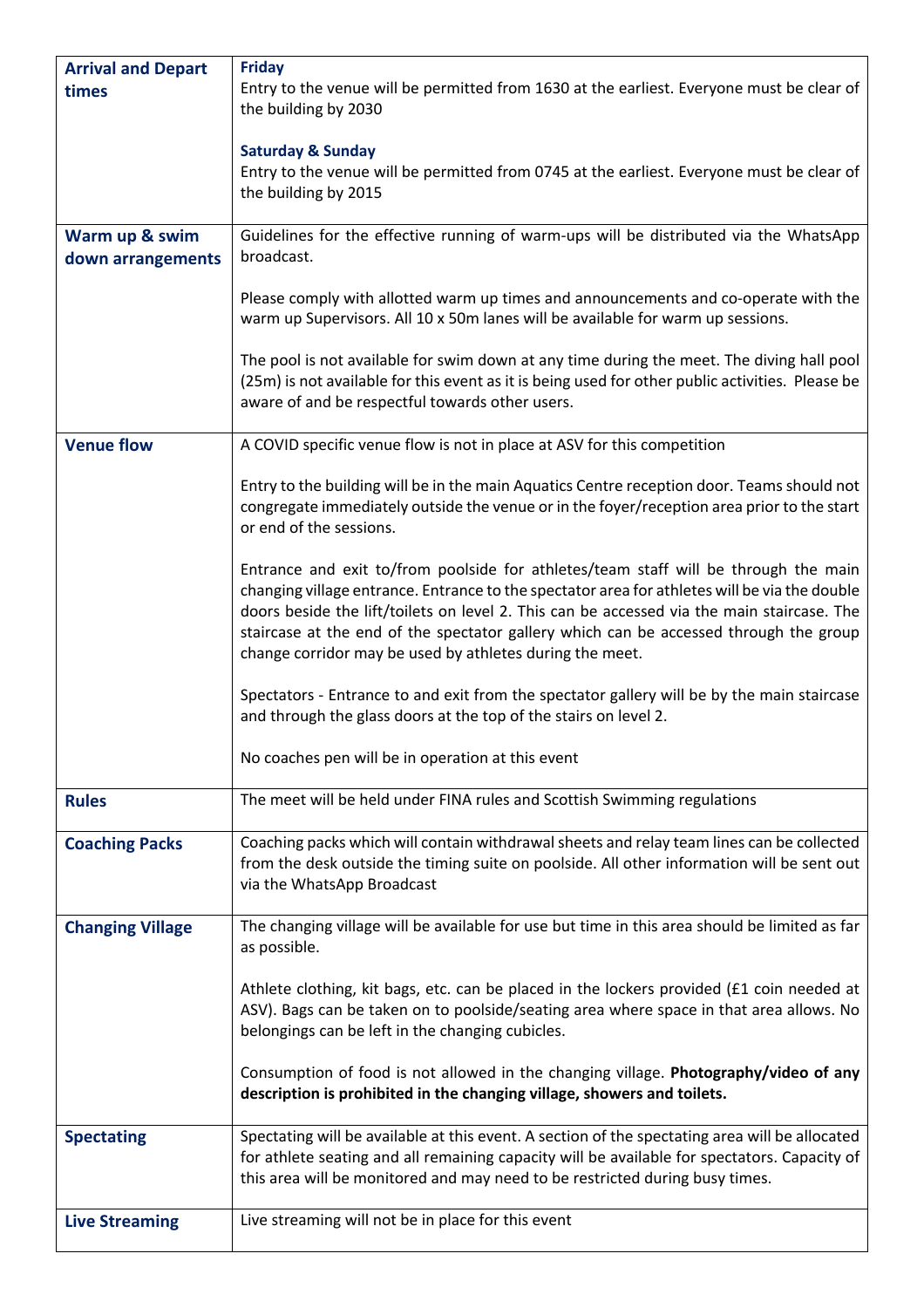| <b>Footwear</b>                              | Please note no outdoor footwear is permitted to be worn on poolside.<br>In the interests of safety, swimmers are required to wear dry footwear when using the<br>steps to and from the pool deck. Please do not climb over seating.                                                                                                                                                              |  |  |
|----------------------------------------------|--------------------------------------------------------------------------------------------------------------------------------------------------------------------------------------------------------------------------------------------------------------------------------------------------------------------------------------------------------------------------------------------------|--|--|
| <b>Front of House</b><br>activities          | There may be limited front of house fundraising arrangements in place. This may include<br>a swim shop. If in place, it will be situated at the entrance to the 50m spectator gallery.                                                                                                                                                                                                           |  |  |
| <b>Medal</b><br><b>Presentations</b>         | Medals will be awarded for $1st$ , $2nd$ and $3rd$ places in all events places according to age<br>groupings 12-13 years, 14/15 years, 16/17 years and 18 years and over. Separate medals<br>will be issued to North and Midland swimmers. The medal table will be situated on<br>poolside near the recorders desk.<br>Grampian Rosebowl, Sam Muir Quaich, Jean Muir Memorial Trophies and Welsh |  |  |
|                                              | Trophies will be awarded to North District swimmers according to North District rule<br>SW12.3. using FINA points as the scoring method. The Roy Wilson Trophy will be<br>awarded to the ND Best Club using points scored 10 - 1 over all events. Points will be<br>scored from Finals and Timed Finals.                                                                                         |  |  |
|                                              | Trophies will be presented. The podium will be on the far side of the pool                                                                                                                                                                                                                                                                                                                       |  |  |
| <b>Athlete to Team</b><br><b>Staff Ratio</b> | A ratio of 1 coach to 10 athletes, with the maximum of 4 coaches/team managers in<br>venue per session. A reminder that coaches/team managers should have a PVG in place<br>through their club to be present on poolside at the competition.                                                                                                                                                     |  |  |
| <b>Relay Events</b>                          | Relay events will be open to mixed teams comprising two boys and two girls aged 12-14<br>and aged 15 and over. Each relay event will be run separately OR combined and seeded<br>by time at the discretion of the referee.                                                                                                                                                                       |  |  |
| <b>Marshalling</b>                           | There will be marshalling for heats and for finals. All swimmers must attend marshalling<br>before their events and should attend in time.                                                                                                                                                                                                                                                       |  |  |
|                                              | Marshalling will be beside the concrete bench under the spectator gallery. Athletes should<br>not gather in the shower area or corridors while waiting to be called. The waiting area will<br>be at the turn end of the 50m pool. Marshalling for 50m races will take place at the turn<br>end of the pool beside the health suite area.                                                         |  |  |
|                                              | The start of a race will not be delayed for absent competitors and swimmers who have not<br>presented themselves to the marshals prior to their heat leaving the marshalling area will<br>not be permitted to swim, will be treated as a late withdrawal and may be fined<br>accordingly.                                                                                                        |  |  |
|                                              | There will be no marshalling for relay events.                                                                                                                                                                                                                                                                                                                                                   |  |  |
|                                              | Reserves must marshall unless they have withdrawn.                                                                                                                                                                                                                                                                                                                                               |  |  |
| <b>Withdrawals</b>                           | Withdrawals should be made using the sheet(s) provided and by the deadline announced.<br>Failure to notify a withdrawal prior to the start of the competition may result in a fine.<br>Please check that any prior email withdrawals have been removed from or noted on the<br>sheet.                                                                                                            |  |  |
| <b>Catering</b>                              | Catering provision is available for coaches and team staff. This should be purchased in<br>advance of the event when submitting entries.                                                                                                                                                                                                                                                         |  |  |
|                                              | Cafes are available at both the Aquatics and Sports Centres, with limited opening times<br>(Aquatics centre café 0800-1730).                                                                                                                                                                                                                                                                     |  |  |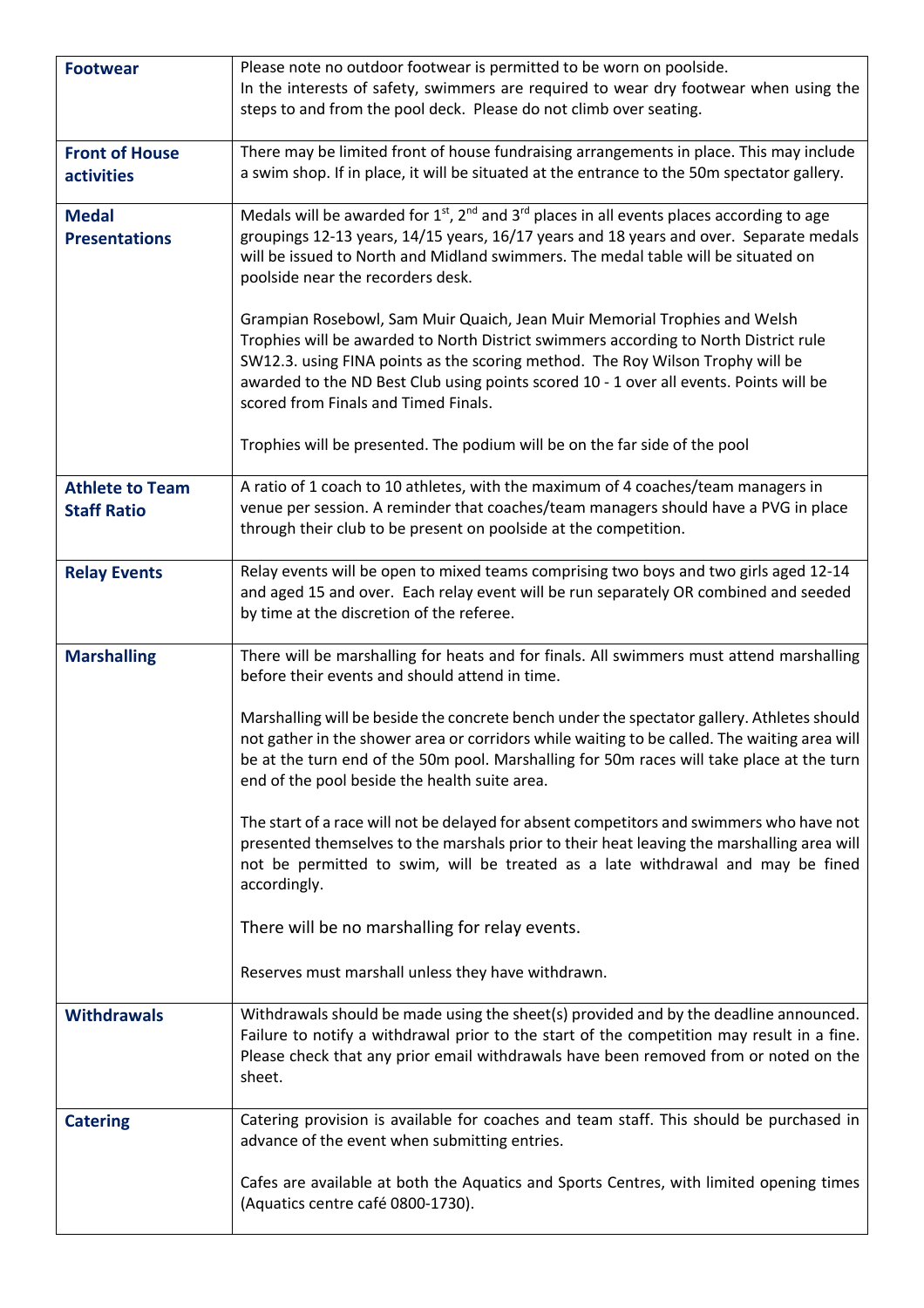|                                                    | Meals will be available for serving technical officials after the morning and afternoon<br>sessions. Tea and Coffee may be available in the briefing room prior to start of the<br>sessions.                                                                                                                                    |  |  |  |
|----------------------------------------------------|---------------------------------------------------------------------------------------------------------------------------------------------------------------------------------------------------------------------------------------------------------------------------------------------------------------------------------|--|--|--|
| <b>WhatsApp</b><br><b>Broadcast</b>                | A WhatsApp broadcast will be in place for this event. Important documents such as Start<br>lists, results, warm up information and any other useful information will be sent out in a<br>broadcast when necessary and appropriate.                                                                                              |  |  |  |
| <b>(Start lists &amp; Results</b><br>sheets)       | Registration for the broadcast is open to all Coaches and Team staff attending the<br>event and registration MUST be completed by 9pm on Wednesday 23rd March.                                                                                                                                                                  |  |  |  |
|                                                    | For heat sessions start lists will not be printed for coaches/team staff at the venue but<br>will instead be distributed electronically. Start lists will also appear on MeetMobile where<br>possible. Start sheets for the heats sessions will be issued in advance of the event by<br>9pm on Thursday 24 <sup>th</sup> March. |  |  |  |
|                                                    | One printed copy of the start sheets for the two final sessions will be available for each<br>club and can be collected from the recorders desk. The start sheets will also be<br>distributed on the WhatsApp broadcast.                                                                                                        |  |  |  |
|                                                    | Results sheets will not be printed at the venue, but will instead be distributed<br>electronically. Results will also appear on MeetMobile where possible and on the SASA<br><b>North District Website</b>                                                                                                                      |  |  |  |
|                                                    | <b>WhatsApp Broadcast Instructions</b>                                                                                                                                                                                                                                                                                          |  |  |  |
|                                                    | 1. Save the following contact in your phone<br>Sean Dawson - 07961 751652                                                                                                                                                                                                                                                       |  |  |  |
|                                                    | 2. WhatsApp Sean the following information:<br>Your Name,                                                                                                                                                                                                                                                                       |  |  |  |
|                                                    | Your Number<br>Your role at the event                                                                                                                                                                                                                                                                                           |  |  |  |
|                                                    | 3. Sean will then add you to the Event Broadcast                                                                                                                                                                                                                                                                                |  |  |  |
| <b>Test &amp; Protect</b><br><b>Information</b>    | There is no requirement for test and protect data to be recorded for this event                                                                                                                                                                                                                                                 |  |  |  |
| <b>ASV Facility Visitors</b><br><b>Information</b> | Aberdeen Sports Village requires information about those visiting the facility to be<br>gathered, everyone attending with the exception of athletes should complete the link<br>below before arriving. Those with an ASV passport are not required to do this.                                                                  |  |  |  |
|                                                    | The ASV Passport - Aberdeen Sports Village                                                                                                                                                                                                                                                                                      |  |  |  |
| Photography<br><b>Permission</b>                   | Please note that anyone wishing to use photographic equipment, including video cameras<br>at the event MUST register using the QR codes available below and at the venue.                                                                                                                                                       |  |  |  |
|                                                    | The use of mobile phones or other devices capable of photography/video are not<br>permitted at any time in the changing village, toilets or shower areas and they must be<br>switched to silent in the pool hall.                                                                                                               |  |  |  |
|                                                    |                                                                                                                                                                                                                                                                                                                                 |  |  |  |
|                                                    |                                                                                                                                                                                                                                                                                                                                 |  |  |  |
|                                                    |                                                                                                                                                                                                                                                                                                                                 |  |  |  |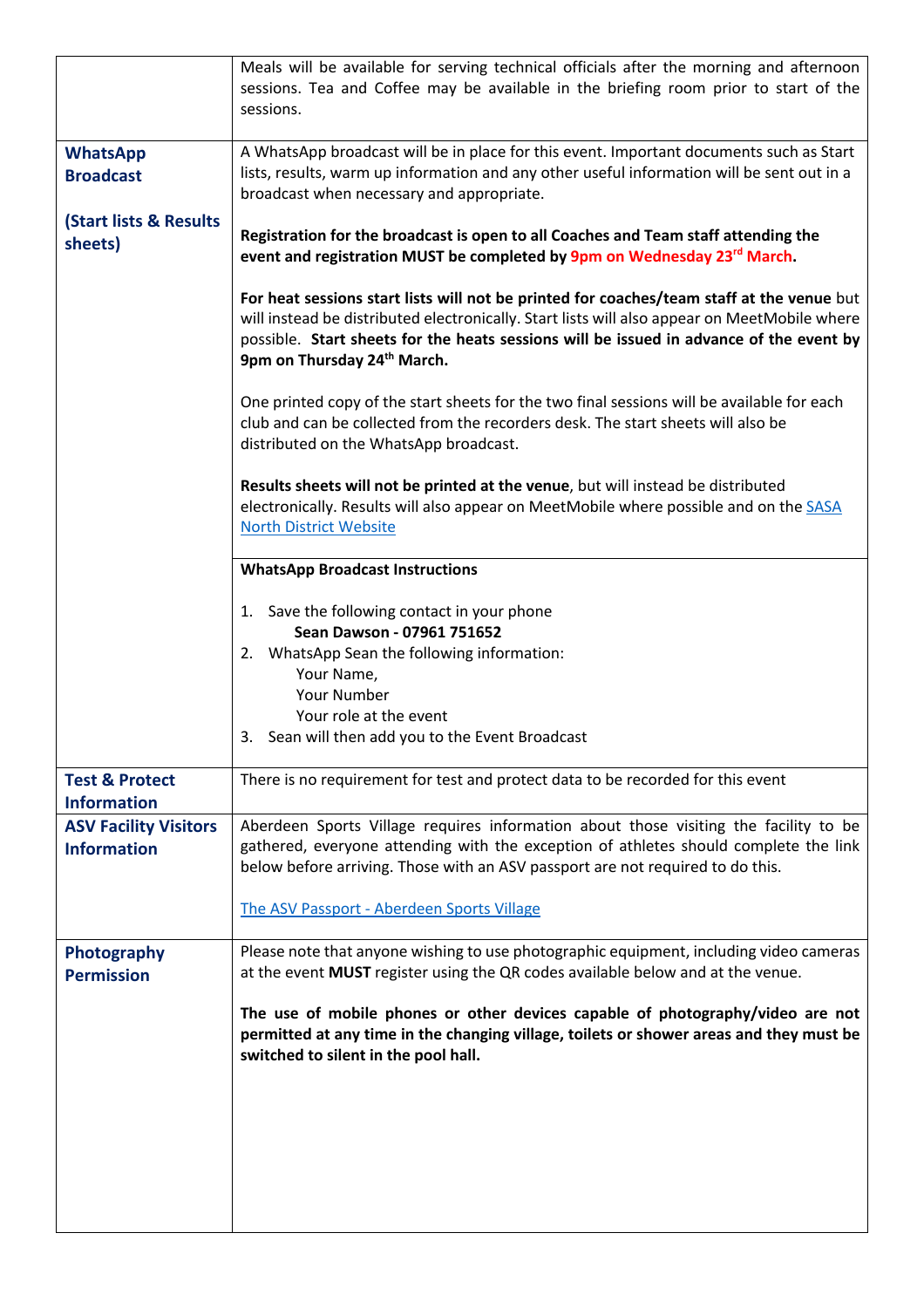|                        | <b>Photography QR code</b>                                                                                                                                                                                                                                                                                                                                                                                    |
|------------------------|---------------------------------------------------------------------------------------------------------------------------------------------------------------------------------------------------------------------------------------------------------------------------------------------------------------------------------------------------------------------------------------------------------------|
|                        |                                                                                                                                                                                                                                                                                                                                                                                                               |
| <b>Feedback Survey</b> | The SASA North District Swimming Committee would really like to hear your feedback on<br>the event, including what went well and what could be better.                                                                                                                                                                                                                                                        |
|                        | The survey is contained in the QR code below and will also be available at the venue and<br>sent out through the broadcast.                                                                                                                                                                                                                                                                                   |
|                        |                                                                                                                                                                                                                                                                                                                                                                                                               |
| <b>General notes</b>   | Vuvuzelas are not permitted at this meet. Air horns are not permitted. Please ensure<br>$\circ$<br>quiet for the starts.<br>Please ensure that your team does not at any time block Emergency Exits or access<br>$\circ$                                                                                                                                                                                      |
|                        | around the pool<br>Teams are responsible for clearing their seating area of belongings, litter, etc. before<br>$\circ$<br>leaving at the end of the competition day. Bin liners for plastic bottles/recyclable items<br>and for general waste will be distributed around the pool - please use them. Glass<br>bottles or containers are not permitted in the poolhall - this includes the spectator<br>areas. |
|                        | All athletes, coaches and team staff must be a member of SASA prior to attending the<br>$\circ$<br>event                                                                                                                                                                                                                                                                                                      |
| <b>Code of Ethics</b>  | All participants should adhere to the Scottish Swimming Code of Ethics (detailed below),<br>and relevant codes of conduct. Please ensure that your team is aware of this.<br>Code of Ethics:<br>Sporting integrity is based on the acceptance of rules, fairness, equality, respect for others,                                                                                                               |
|                        | moral conduct and a sense of what is right. Violence, breaking the rules, abuse of drugs,<br>lack of fair play and other unethical behaviours are unacceptable to Scottish Swimming.                                                                                                                                                                                                                          |